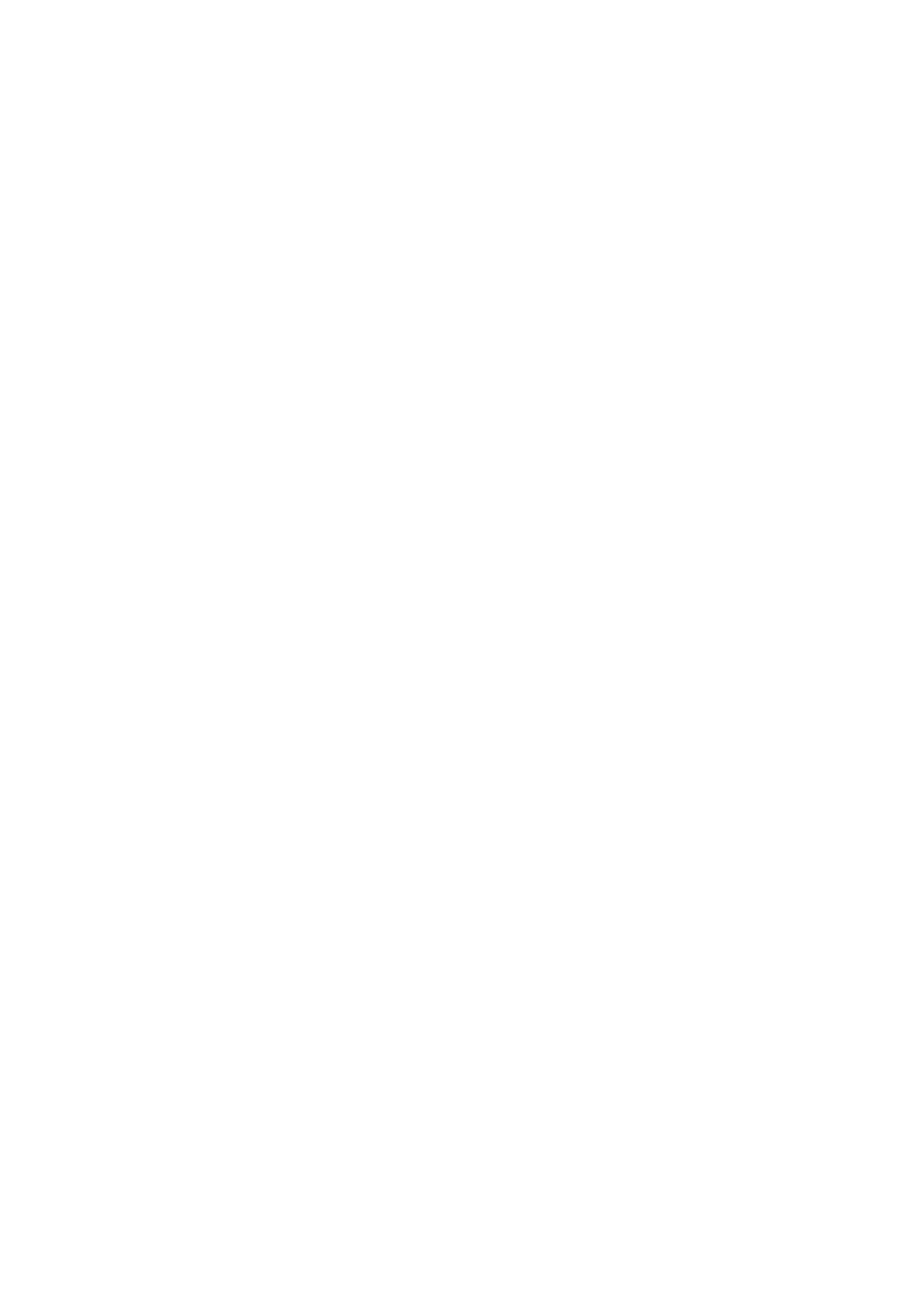# **NORTHERN TERRITORY OF AUSTRALIA**

As in force at 5 March 2008 \_\_\_\_\_\_\_\_\_\_\_\_\_\_\_\_\_\_\_\_

\_\_\_\_\_\_\_\_\_\_\_\_\_\_\_\_\_\_\_\_

## **SURVEILLANCE DEVICES REGULATIONS**

#### **Regulations under the** *Surveillance Devices Act*

#### **1 Citation**

These Regulations may be cited as the *Surveillance Devices Regulations*.

#### **2 When tracking device may be installed, used or maintained**

For section 13(2)(d) of the Act, a person may install, use or maintain a tracking device in the following circumstances:

- (a) in accordance with the directions of the person in charge of an emergency or search and rescue operation to search for a person or thing during the operation;
- (b) in accordance with the directions of the person in charge of a hospital or nursing home (the *manager*) to monitor the location of a patient if:
	- (i) the patient is under a legal obligation to stay in the hospital or nursing home and the manager reasonably believes the patient is likely to try to leave; or
	- (ii) the manager reasonably believes the patient is likely, because of illness, lack of awareness or other incapacity, to leave the hospital or nursing home without proper regard to his or her health or safety; or
	- (iii) if the manager reasonably believes the patient is likely to be unlawfully taken from the hospital or nursing home;
- (c) in accordance with the directions of the Director of Correctional Services or person in charge of a prison, to monitor the activities and location of a prisoner in the prison;
- (d) in accordance with a home detention order under the *Sentencing Act* or alternative detention order under the *Youth Justice Act*, to monitor the activities and location of the person for whom the order is in force;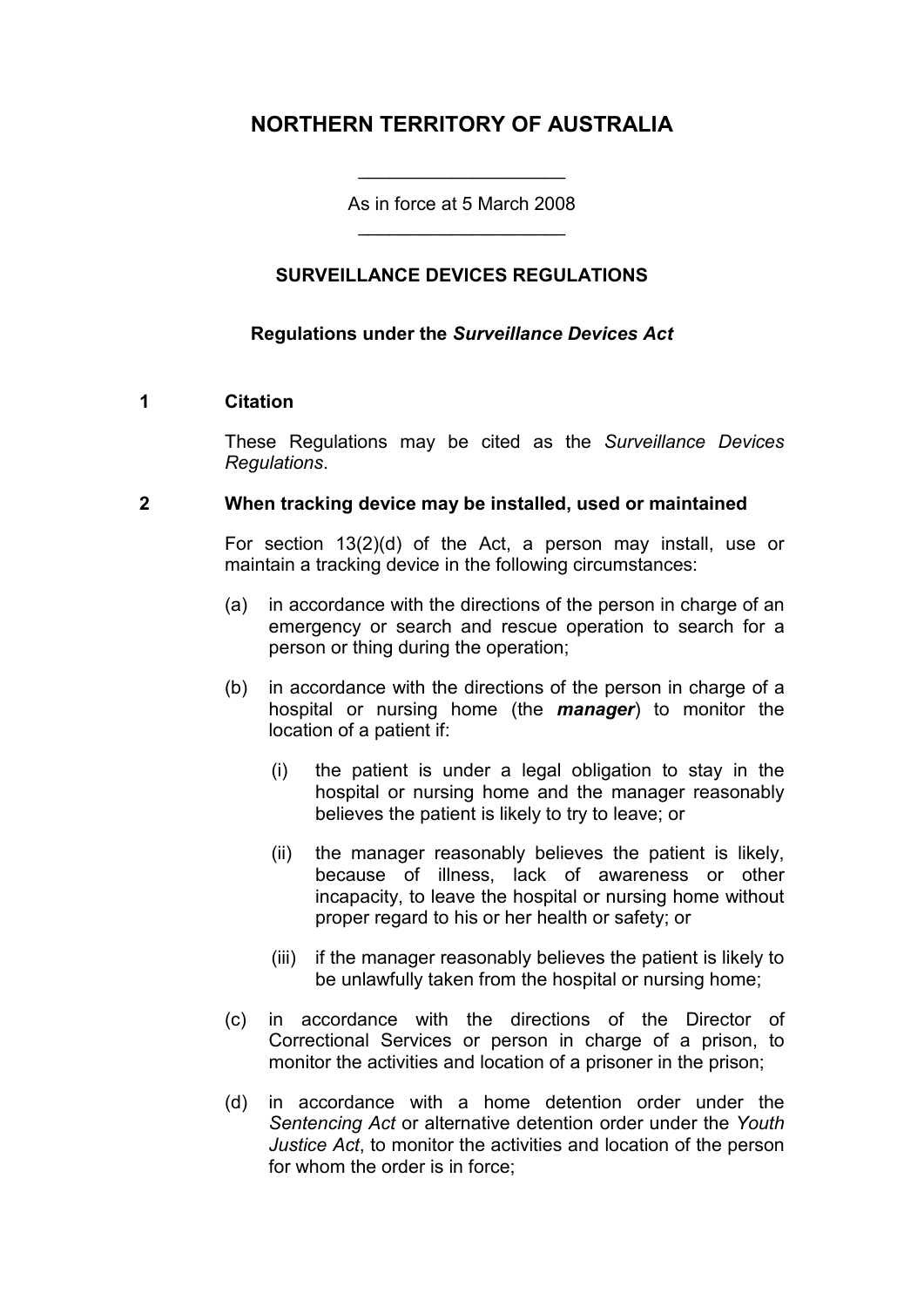(e) to monitor the location of an animal or thing the subject of a research project.